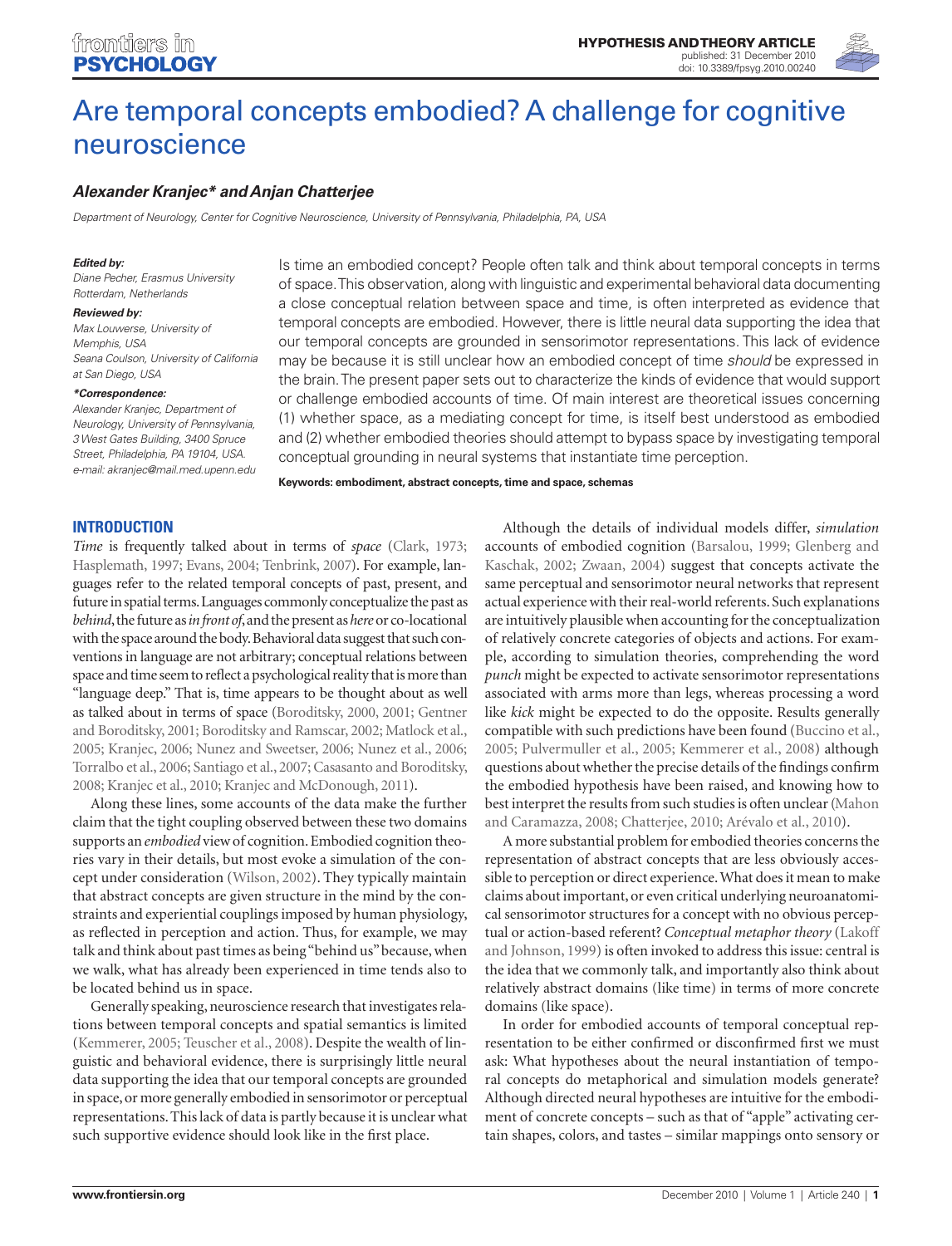action experiences are not transparent for more abstract concepts. So before clear-cut neural hypotheses can be formed, some foundational issues will need to be clarified. The present paper attempts to address issues related to the embodiment of temporal concepts.

We begin by reviewing the kinds of temporal concepts that tend to get mapped onto spatial relations. However, it is not clear to us that space, as relevant to the kinds of relations onto which temporal concepts are mapped, is itself embodied. A subsequent section therefore addresses the question of whether representations coding spatial concepts are best understood as embodied in the first place. Finally, we address the question of whether temporal concepts could be embodied more directly. Rather than making the claim that temporal concepts are embodied because they are mapped onto spatial concepts, one could ask if temporal concepts are embodied because they map onto sensory and motor representations of time itself. Perhaps embodied temporal concepts can bypass space. We briefly review temporal perception from a cognitive neuroscience perspective as relevant to embodied theories.

## **SPACE, TIME, LANGUAGE, AND THOUGHT**

Conceptual metaphor theory (Lakoff and Johnson, 1999) provides a powerful framework for investigating the embodied representation of abstract concepts. At the core of conceptual metaphor theory is the idea that we commonly talk and think about relatively abstract domains (like time) in terms of more concrete domains (like space). Indeed, it seems as though *spatial relations* do provide structure for many abstract concepts. So, for example, we tend to conceptualize emotional states along a vertical axis (*happy* as *up*) and similarity in terms of proximity (*difference* as *far*; Meier and Robinson, 2004; Casasanto, 2008; Boot and Pecher, 2009). In this manner, "mental metaphors" (Casasanto, 2009) presumably help us to organize abstract concepts by mentally mapping a concept that we cannot easily perceive onto a concept more directly associated with perceptual or motor representations. These cross-domain mappings are not only argued to be *conceptual* in nature – i.e., more than mere linguistic artifacts of interest to etymologists – but they are argued to be *asymmetrical* – i.e., concrete concepts are thought to structure more abstract ones, but not *vice versa*. Experimental data collected using non-linguistic tasks bolster these claims. For example, Casasanto and Boroditsky (2008) found that the remembered size of a line in space concordantly modulates recall for its duration, but not *vice versa*. That is, (spatially) longer lines are remembered as being presented for longer times, but lines of greater durations are not remembered as having greater spatial extent. This, and other related findings (Boot and Pecher, 2009), are used to support the claim that patterns observed in language (i.e., the systematicity and asymmetry of space-time mappings) reflect deeper relations that influence other kinds of thinking. The spatial conceptualization of time has, in particular, been studied by both experimentalists and cognitive linguists in such great detail that time is postulated to be "the model system of choice for linguistic and psychological tests of relationships between metaphorical source and target domains" (Casasanto, 2009).

The model status of space–time relations owes something to the fact that conceptual divisions within the domain of space map intuitively onto complementary temporal concepts. For example, we talk about temporal extent or duration in terms of paths or distances in space (e.g., *The Friday meeting marks the end of a long week*); temporal order judgments, or sequences, in terms of dynamic object relations in space (e.g., *The meeting comes before lunch*); and the past and future in egocentric spatial terms (e.g., *The meeting is behind us*). Such a division of the time concept (duration; sequential order; past/future) seems to map onto traditional tripartite reference frame models that distinguish between extrinsic, intrinsic, and deictic frames of reference and also lend themselves to distinct spatial schemas (Kranjec, 2006; Zinken, 2009; Kranjec and McDonough, 2011; see **Figures 1A–C**).

Why are these relations between space and time so intuitive? Spatial and temporal relations share many similarities by being linked in experience. It does generally take more time to visually scan larger objects; objects that arrive earlier than other objects, in time, are generally in front of later objects, in space; and, as ambulatory, frontfacing organisms, events in our past tend to involve locations behind us. To some extent, this accounts for why temporal meanings can be easily expressed using spatial schemas. As we discuss in detail later, by spatial schemas we mean pared down, analog representations of spatial relations that can be depicted by points, lines, and vectors

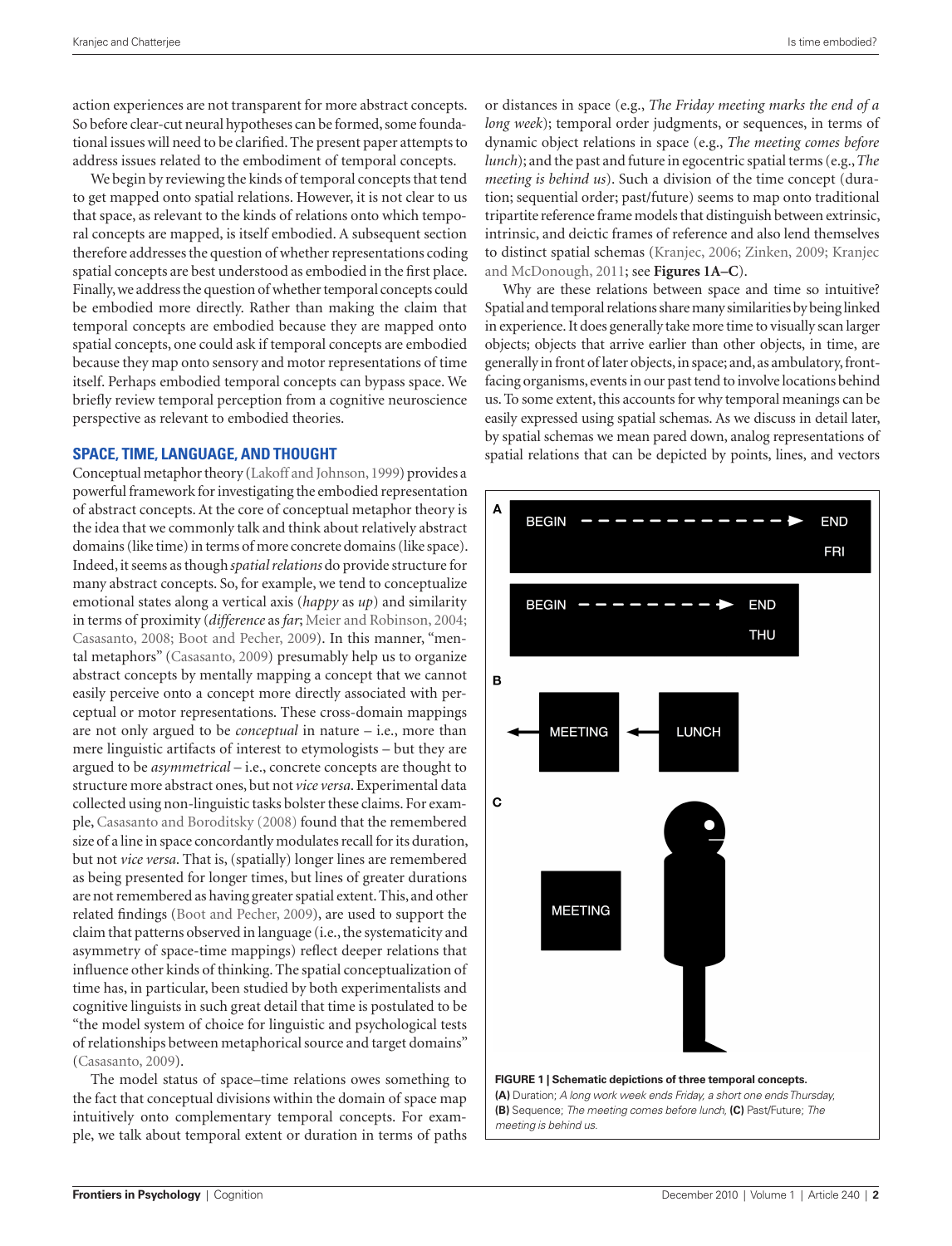(Mandler, 1996; Talmy, 2000). The analog spatial characteristics of schemas would appear to map directly onto temporal phenomena. However, do these experiential–semantic correlations necessarily tell us that temporal concepts are embodied at the neural level?

## **ABSTRACTING SPACE**

The idea that time is embodied because it is mapped onto space raises two fundamental questions; first, (1) how are spatial relations that are potentially important for structuring other concepts themselves represented in the brain and, second, (2) whether spatial relations represented as such are best understood as embodied. These two issues concern the representational continuity of spatial perception, thought, and language (Chatterjee, 2001, 2008). Roots of these ideas can be traced back to Pavio's (1986) dual coding hypothesis that suggested that information can be coded in analog as well as symbolic formats. Here, we are concerned with their interactions with respect to time and space and the ramifications for defining the limits of what can be reasonably considered an embodied abstract concept in the first place (Chatterjee, 2010). As things currently stand, the extent to which spatial relational information is in fact grounded in perceptual or sensorimotor content – i.e., spatial representation at the level described by embodied theories of cognition – is far from clear.

In conceptual metaphor theory, the idea of spatial relational *schemas* (Johnson, 1987; Mandler, 1992; Lakoff and Johnson, 1999; Talmy, 2000) plays a critical role in embodying abstract concepts. Schemas are generally described as "boiled down" abstractions of frequently observed spatial and motion patterns. Although they are often portrayed as static, iconic figures, or diagrams, *mental schemas* are better understood as multi or supramodal abstractions of frequently occurring patterns of movement, spatial relations, and force dynamics. Conceptual metaphor theory makes it clear that schemas are not the same as percepts ("We do not see spatial relations the way we see physical objects"; Lakoff and Johnson, 1999). Although their semantics often map onto the meanings of prepositions, they are thought to develop prior to word-like representations (Mandler, 1992). Schemas are also distinct from the kind of propositional or predicate logic structures that can operate on spatial relations in a mental model approach (Miller and Johnson-Laird, 1976) or the conceptual structures proposed by Jackendoff (1990). In many ways, schemas often seem to be defined in terms of what they are not, rather than what they are. Very broadly though, and the sense in which they are used in this paper, schemas can be understood as representations that code for abstract spatiotemporal relations among objects – like paths, containment, contact, and support relations – that provide a conceptual base onto which language can be mapped. They are not visual despite having analog properties; schemas represent the relations among objects, not the objects. They represent a pared down product of percepts, but not the percepts themselves (Mandler, 2000). Schemas therefore are generally treated as intermediate formats in multiple system approaches to mental representation (see **Figure 2**).

It is our view that the same basic spatial relation can be encoded in several formats, instantiated by distinct brain regions. Such a view may be compatible with other multiple system approaches. For example, Barsalou and colleagues propose that both words and perceptually grounded simulations play a role in representing concepts (Simmons et al., 2008); that supramodal representations of space and time serve an overarching role in structuring "perceptual symbols" (Barsalou, 1999); and that "relation simulators" serve as the mechanism for extracting abstract spatial and temporal relations from more perceptually rich imagistic representations (Barsalou, 2003). Kemmerer and Tranel (2000) found evidence for a double dissociation between linguistic and perceptual representations of spatial relations. A patient with left fronto-parietal damage did poorly on verbal tasks relying on categorical representations with relatively intact performance on coordinate visuospatial tasks, while a patient with damage to right frontal, parietal, and temporal areas displayed the opposite pattern. This suggests that abstract spatial relations may be stored separately in verbal and non-verbal formats.

Spatial schemas are, however, presently a theoretical construct. Although much has been written about schemas from a philosophical, developmental, and cognitive linguistic perspective, very little about their neural organization is understood. For present purposes, we can only review in more general terms how such *abstract but discrete spatial relations*, might be represented in the brain based on available neural data. In conducting research in this broader area, cognitive neuroscience has traditionally focused on (1) the left-hemisphere representation of spatial prepositions and categorical relations and (2) deficits in spatial representation associated with damage to the right-hemisphere (i.e., neglect).

For the current discussion, a short review of spatial prepositions and categorical relations in the context of cognitive neuroscience is a reasonable place to start. The spatial representation of time is



The schema abstracts the relative positions of the objects while retaining some

categorical spatial relation (Adapted from Chatterjee, 2001).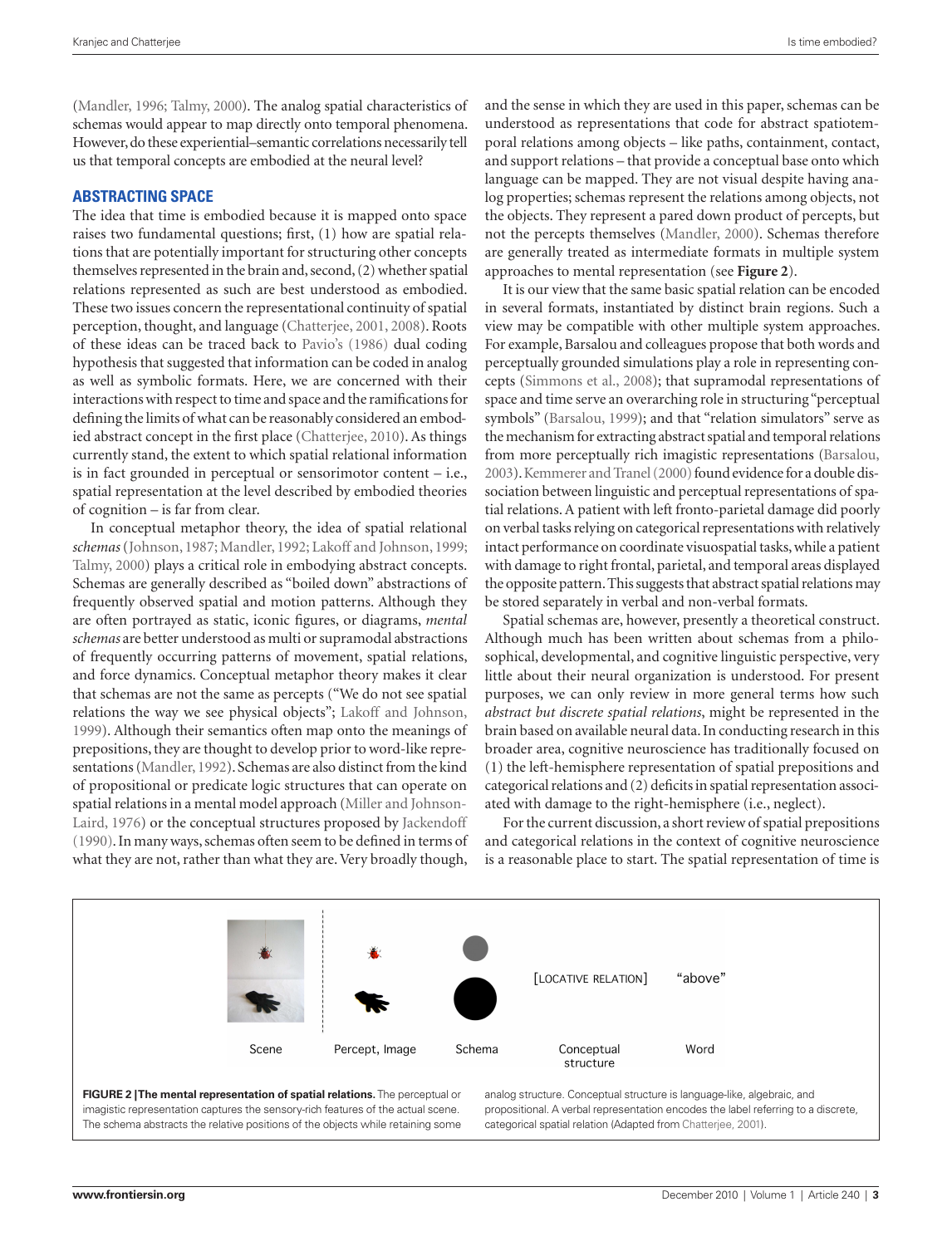reliant on prepositions for expressing different kinds of temporal concepts. When communicating information about durations (e.g., We examined policy *across* the decade), sequences (The meeting was *before* lunch), and the past or future (The illness is far *behind* me) prepositions are used to invoke different kinds of spatial relations. Time concepts map onto spatial prepositions (Kranjec et al., 2010) and spatial prepositions, practically speaking, operate as relational schemas. For example, the preposition *on* can be used to represent the semantic relations between a pen on a table, and a boat on a lake. Similarly, when prepositions like *on* are used in the temporal domain as with, *The meeting is on Wednesday*, what is being invoked is a relational schema, emphasizing collocation, and contact.

Frederici (1981) demonstrated that aphasics with left posterior temporal–parietal lesions show semantic impairments that dissociate from syntactic ones in processing locative prepositions. Subsequently, Landau and Jackendoff (1993) proposed that the parietal cortex might process prepositions because it serves as the terminus of the dorsal "where" pathway. Damasio and colleagues (Damasio et al., 2001; Emmorey et al., 2002) corroborated this idea by finding a role for the left supramarginal gyrus and inferior frontal gyrus in the comprehension of locative prepositions. Noordzij et al. (2008) found that understanding the meanings of locative prepositions embedded in sentences, and the spatial relations expressed in picture formats were both associated with activation in the left supramarginal gyrus. And Wu et al. (2007) found that damage to the left inferior frontal–parietal cortices impaired knowledge of locative relations lexicalized by prepositions in simple sentences. In studies investigating categorical spatial relations using non-verbal tasks, additional work from our own laboratory and others also implicate left-hemisphere areas in the representation of the type of categorical spatial relations encoded by locative prepositions. Specifically, these studies find the inferior parietal lobe and frontal operculum to be involved (Kosslyn, 1987; Kosslyn et al., 1989, 1998; Amorapanth et al., 2010). The general view that emerges from both literatures – on spatial prepositions and on categorical spatial relations – suggests that the left-hemisphere, more than the right, processes these kinds of relations across verbal and non-verbal tasks. Furthermore, the inferior parietal cortex and possibly parts of dorsolateral prefrontal cortex involving inferior and posterior middle frontal gyri are critical in mediating this kind of spatial relational knowledge.

However, despite this left-hemisphere bias for processing prepositions and categorical spatial relations, spatial representation and spatial attention are more generally regarded as right-lateralized functions of the inferior parietal cortex, and the supramarginal gyrus in particular (McFie et al., 1950; Vallar and Perani, 1986). In contrast to left-hemisphere word-like representations, righthemisphere spatial representations are often described as being analog in format (Bisiach, 1993). Furthermore, representations of space in the right parietal lobe are thought to be supramodal, as there is evidence spatial deficits associated with neglect affect sensory modalities other than vision (Farah et al., 1989) and that right-hemisphere spatial representations are dissociable from visual imagery (Farah et al., 1988). Thus, spatial representation in the right-hemisphere can also be conceived as separable from any particular sensory modality. The picture that emerges from the cognitive neuroscience literature is one in which word-like spatial relations are represented in the left supramarginal gyrus and analog spatial relations are represented in the right supramarginal gyrus; where both kinds of representations may be more abstract than any particular sensory modality (see **Figure 3**).

The potential for abstract spatial relations to be instantiated in distinct formats of (1) amodal, left-hemisphere representations closely linked to language and/or (2) supramodal, right-hemisphere spatial representations linked more closely to perception, makes investigating image schemas with respect to sensorimotor grounding complicated. If representations of spatial relations provide organizational structure across sensorimotor modalities, how can one operationally distinguish between representations best characterized as either disembodied-and-amodal (in the left-hemisphere) or embodied-and-supramodal (in the right)? In fact, some philosophers think that making such an operational distinction between amodal and supramodal representations may be impossible (Dove, 2009; Machery, 2009). Barsalou (1999) states that supramodal spatial representations "constitute fundamental parts of perception that integrate...specific modalities (p. 638)." But if language itself is modeled as "part of perception" and also plays a role in "integrating modalities," the model has the risk of becoming circular; especially if spatial language is critical for providing structure across a range of abstract concepts. For example, some neo-Whorfian accounts suggest that verbal category labels exert an influence over perception and conceptualization (Lupyan, 2008; Regier and Kay, 2009; Lupyan et al., 2010). And it has been observed that patterns of spatial language exert an influence in both directions as well: over both time perception and abstract conceptualization (Boroditsky and Ramscar, 2002; Casasanto and Boroditsky, 2008). Although such work establishes that links exist between spatial language, perception, and the conceptualization of other domains – links that can persist even when non-linguistic tasks are employed – this work tells us less about the amodal, modal, or supramodal nature of the participating representations underlying a given behavioral effect.

While the research outlined above suggests that perceptual and conceptual systems are more integrated than previously thought, neural studies may permit researchers investigating space-time relations to make finer-grained comparisons of representations that serve as the basis for this integration. That is, by delineating the properties of potentially related, but distinct, mental representations in a multiple systems model, we can begin to ask if more word-like spatial labels or more percept-like image schemas ground temporal concepts. One step may involve determining if the neural instantiation of image schema-like spatial representations have more in common with the kinds of spatial relations thought to be instantiated in the left- or right-hemispheres. The more general challenge for cognitive neuroscience is to develop specific tasks and methods, such that, if there are discrete anatomical areas dedicated to processing the verbal, perceptual, or schematic representations of spatial relations, they can be identified. Once identified, the question would be: Do temporal concepts also engage the same neural structures?

Although empirical evidence for the existence of schematic representation is lacking, as a thought experiment, let us imagine that there was good functional and anatomical evidence available for both (1) the neural instantiation of schematic representations *and* specifically (2) the mapping of temporal relations onto structurally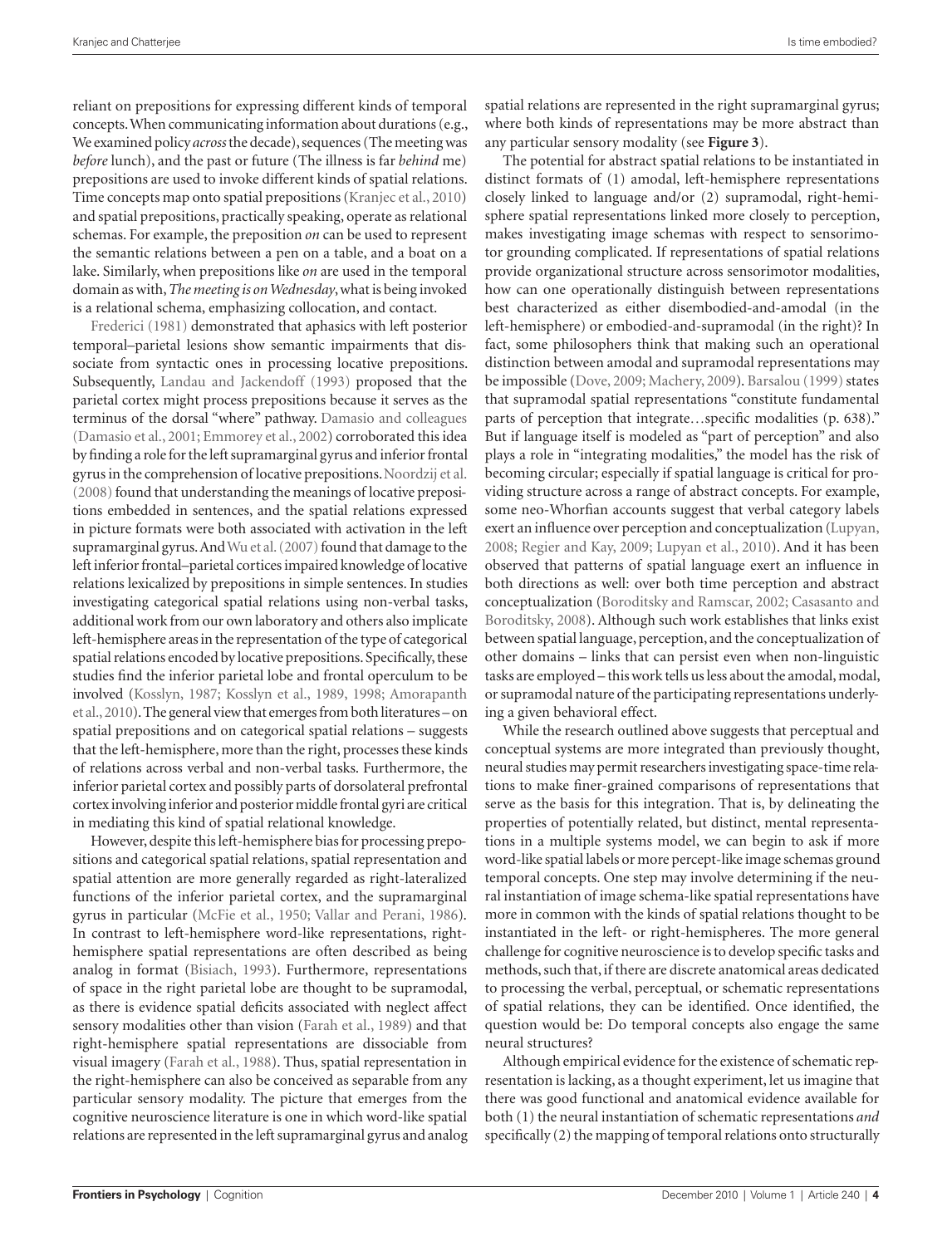

concordant spatial schemas. The question would still remain: are schemas themselves best understood as embodied? In conceptual metaphor theory, schemas play a critical role in structuring more abstract concepts (like emotions, similarity, and time). However, since the idea of a schema remains a theoretical construct, it is particularly important to consider what finding schemas instantiated in the brain would actually tell us about embodiment.

Not much about schematic representation is agreed upon, but schemas, by most definitions, involve a process of moving away from the concrete perceptual attributes of objects in order to represent the more abstract relations between them. Thus, there are good reasons to hypothesize that representations resulting from such a process would in fact *not* involve perceptual or sensorimotor neural networks, or if they did, they would be greatly attenuated. In fact, the main proponents of embodied theories of mind acknowledge this limit. Lakoff (1987) writes that "image schemas are kinesthetic in nature, that is, they have to do with the sense of spatial locations, movement, shape, etc., independent of any particular sensory modality." (See Hampe, 2005 for more recent discussions, especially chapters by Dean and Grady). And Barsalou (2003) describes how abstract representations of spatial relations filter out the irrelevant details of rich simulations. Thus, even according to conceptual metaphor and simulation theories, when devising neural studies for tasks designed to invoke schemas,

structures *outside* (but perhaps adjacent to) those sensorimotor areas thought to represent the most concrete aspects of direct sensory experience might be doing the most important work in representing abstract spatial relations. Using similar logic, stroke patients with lesions directly in perceptual or sensorimotor areas might be expected to retain the ability to represent the relations contained within perceptual arrays because those areas involved in fully representing the rich, perceptual features of visual displays may not be necessary for extracting the abstract relations between objects (in adult brains at least).

Considered from such a perspective, the role of schemas in a continuous, graded model of conceptual representation could actually be useful for marking where in this system embodiment *trails off* and abstraction begins. Before we can conclude one way or the other, many more details pertaining to how (and if) schematic relations are represented in the brain need to be known. Although empirical data relating to schematic representation is in short supply, we entertain the theoretical position that abstract, schemalike representations mediate between perception and language but that these representations are not embodied in the strict sense; i.e., there are no convincing reasons to think that schemas necessarily involve simulating previous experience with instances of a concept. According to our view, if schemas are instantiated in the brain they will be found to code the same kind of abstract structural roles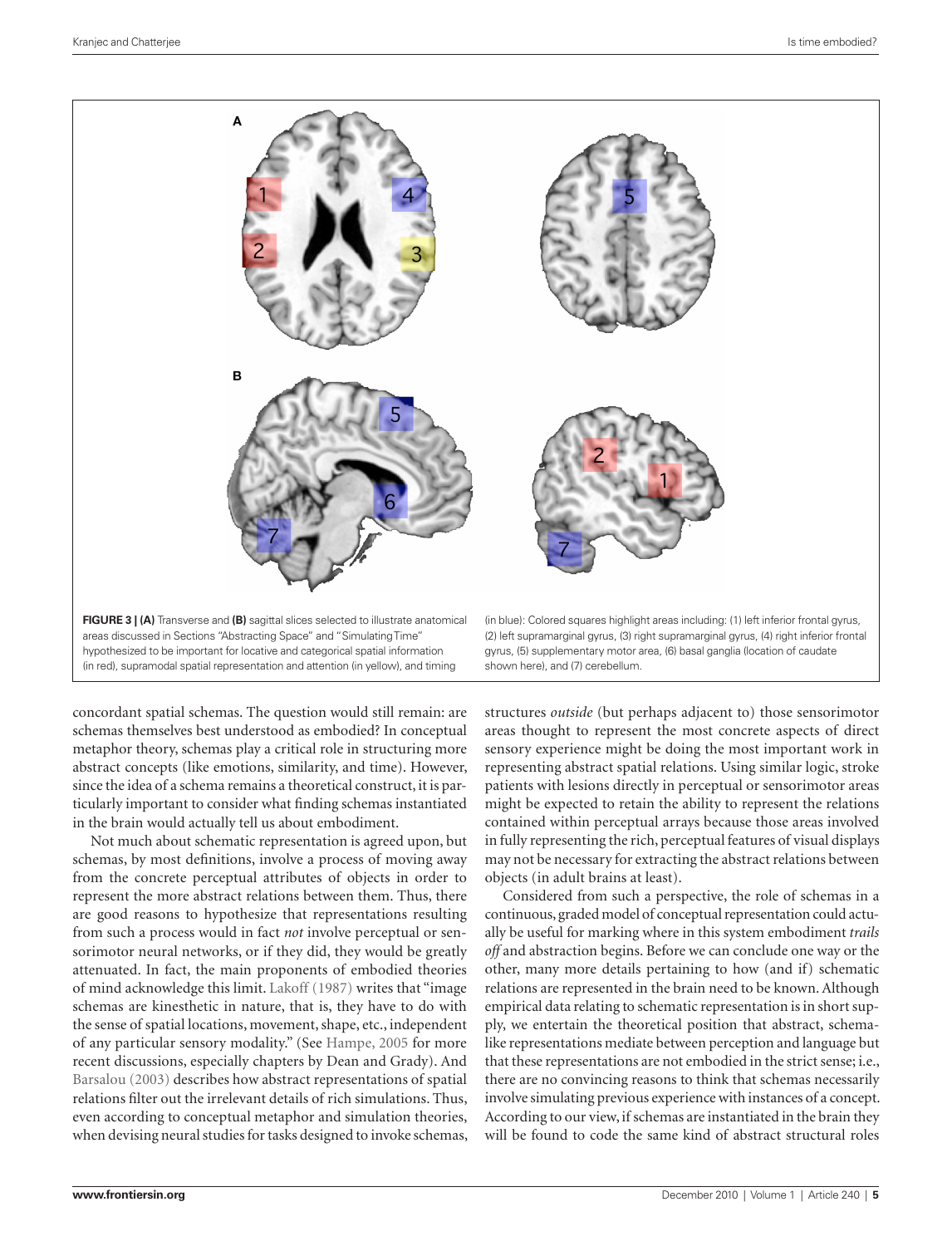among objects in space (and time) that are evoked by prepositions, but in a format and with a neural implementation that is distinct from both perceptual and verbal representations.

Conceived as such, schemas are disembodied at least as much as they are embodied. According to such a view one can, in principle, hold that schemas may be (a) derived from perceptual and motor experiences, (b) have some analog, and (c) some computational properties of abstract representations (as Barsalou, 1999 claims) and still maintain that such features are as characteristic of a "disembodied" representation as much as they are an "embodied" one. The notion that an abstract, analog representation need not be embodied in the strict simulation sense is the fulcrum of this position. It is an important point to consider because when one makes strong claims about the embodiment of image schemas one necessarily underplays the role of higher-order processes like relational thought, abstraction, and analogy that may play an especially important role during early cognitive development (Mandler, 2000; Gentner, 2003) and continue to mediate relations between spatial concepts and the more abstract concepts that find structure in space. Although not opposed to embodied cognition accounts, the view put forth here is compatible with a graded account of mental representation that resists making strong claims about the necessity of sensorimotor simulation in grounding language and thought (Chatterjee, 2010). It is also consistent with Talmy's (2000) view and Mandler's (2004) developmental framework which suggest that image schemas provide the foundation for *explicitly* accessible concepts. It is our position that conceptual meanings must be grounded on representations with content accessible to conscious analysis, thus it is unclear how sensorimotor representations impenetrable to conscious analysis could serve this purpose<sup>1</sup>. Schemas conceived in such a manner resemble the kind of *meaningful but not perceptual* right-hemisphere spatial representations described by early researchers of neglect:

Spatial analogs may be claimed to be unfit to convey the full meaning a representation is supposed to be endowed with. In the absence of further comparative analysis of what is meant by "meaning" and "representation", my reply is that, on the one hand, meaning may be inherent in the kinetic features of spatial analogs (Bisiach and Berti, 1990), and, on the other, analogue representation may be conceived as being "enthymematic"– that is, leaving unexpressed a great deal of the antecedents and entailments of which meaning consists (Bisiach, 1992). Unlike pictures, as Sterelny (1990) would say, analogue representations are "preinterpreted" (Bisiach, 1993).

This view is consistent with the developmental mechanism that Mandler (2000) terms *perceptual analysis* and defines as "a process in which perceptual input is attentively analyzed and recoded into a new format." For schemas to be independently meaningful, they must come "preinterpreted."

## **SIMULATING TIME**

But does an embodied temporal concept necessarily need a spatial schema for grounding? Consider the fact that we do not only talk about time in terms of space. We frequently talk about time in

its own terms; both grammatically and semantically. The focus on spatial metaphoric accounts of abstract conceptualization by embodied theories has had the ironic consequence of creating a blind spot for temporal language. By most accounts, the use of "purely" temporal, time-specific language precedes the use of metaphoric, spatial–temporal language in development (Nelson, 1996). Simulation approaches might closely examine how the brain codes obligatory grammatical categories like (viewer-centered) tense and (event-related) aspect, examining the ways in which such grammaticalization patterns could relate back to non-linguistic processes associated with the representation of distinct temporal reference frames. Similarly, the lexicalization of pure temporal concepts associated with particular temporal perspectives (e.g., egocentric: *now, yesterday*; duration: *while, yet*; sequence: *later*; frequency: *always, never*) also occurs sooner in development compared to spatial metaphoric language for time. Although little is known about the development of embodied concepts, the early acquisition of timepure lexical concepts and grammatical rule use implies, at least, that spatial grounding is not necessary for all temporal conceptualization. If space is not necessary for grounding temporal concepts, it suggests that support for simulation accounts might be found by looking for semantic grounding in sensorimotor networks associated with temporal, not spatial, processing.

The major claims made by simulation accounts of embodied cognition center around the basic idea that representing a particular concept at least partially entails the same sensorimotor neural networks activated during direct experience with the thing to which the concept refers. Recall that a general approach like this makes straightforward predictions. For example, representing concepts associated with actions (e.g., *kick*) should involve networks in primary motor cortex or visual motion areas, while representing concepts associated with sounds (e.g., *thunder*) should involve networks in primary auditory cortex. Predictions can be made with finer granularity within a domain such that an embodied hypothesis might predict that comprehending the meaning of *punch* would activate homuncular motor representations associated with arms more than legs, and *kick*, legs more than arms. If simulation accounts view concrete concepts as co-activating distributed networks of sensorimotor and domain-specific linguistic representations, how would one expect such a perspective to be applied to time? Although research on conceptual metaphor suggests that we look for the neural grounding of temporal concepts in representations of spatial schemas, as discussed above, neural structures supporting spatial schemas might not be sufficient to support simulation theories. Fortunately, the domain of time may permit a relatively direct approach for testing hypotheses about the embodiment of temporal concepts.

The brain has distinct neural mechanisms for representing different timescales and types of temporal information. Roughly, sub-second intervals are processed by subcortical areas, supra-second intervals by more diffuse cortical circuits, and the clock that underlies large-scale circadian rhythms is located in the suprachiasmatic nucleus of the hypothalamus (Buhusi and Meck, 2005). Recent meta-analyses further corroborate this view indicating that sub-cortical networks including the cerebellum and basal ganglia are strongly associated with processing the motor and perceptual components of sub-second timing tasks, while cortical areas like the supplementary motor area (SMA) and prefrontal cortex are more

<sup>&</sup>lt;sup>1</sup>See Kranjec and McDonough (2011) for a thorough theoretical account for why image schema *content* should be expected to be explicit and therefore represented outside sensorimotor areas. We also report experimental evidence in support of this idea.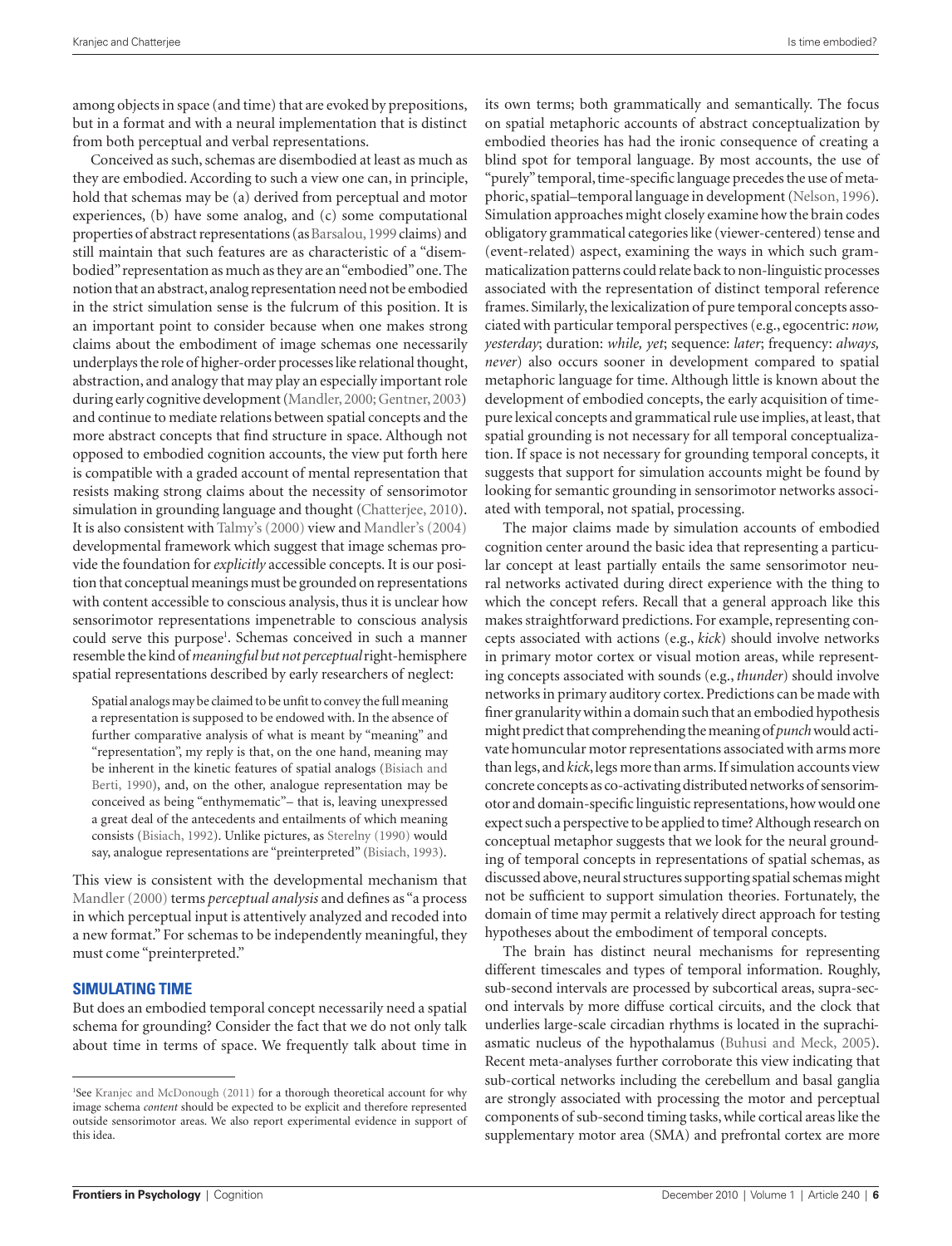involved in supra-second timing (Wiener et al., 2010). However, a related lesion study suggests that the basal ganglia are not critical for timing *per se*, but rather with the production of timed movements (Coslett et al., 2010). Other recent work from our laboratory using fMRI and a duration discrimination task, also implicates the SMA in supra-second timing, in addition to left inferior frontal, and superior temporal cortical structures (Wencil et al., 2010). However, the perception of time is not simply a matter of representing duration. The neural instantiation of duration information dissociates with that for sequence information. There is evidence that making ordinal sequence judgments involves distinct premotor cortical areas as compared to making duration judgments (Schubotz and von Cramon, 2001) and that learning the sequence of a motor response involves right parietal structures while learning the duration of the same response, the cerebellum (Sakai et al., 2002). And although less accurately described as perceptual in nature, the neural architecture underlying thinking about the future and the past has also been investigated (Hassabis et al., 2007; Abraham et al., 2008; Arzy et al., 2009a,b). Other work finds the parietal cortex to be important for representing time in a more abstract sense of magnitude (Bueti and Walsh, 2009). Unlike other very abstract concepts (like *hope* for example), something is already known about the neural bases for several distinct cognitive processes associated with temporal cognition.

Considering what we know about timing in the brain, it seems that simulation approaches would benefit from using tasks and methods designed to probe *within* the domain of time to look for specific relations between neural areas specialized for a particular kind of time-specific cognitive processing (e.g., duration, sequence, or past/future representation) and an associated linguistic representation (e.g., distinctions between lexicalized concepts or grammatical class). If a simulation account of temporal conceptualization does not predict the grounding of time concepts in neural areas dedicated to processing temporal information it should explicitly state why this should be the case.

### **CONCLUSIONS**

*Time* is the most frequently used noun in the English language (Soanes and Stevenson, 2007). But where do we look for temporal concepts in the brain? Current cognitive science approaches tend to investigate the spatial organization of temporal concepts and draw conclusions about embodied cognition. Although linguistic and experimental behavioral data are abundant, little neural data is available. This is not an ideal state for the field because providing direct evidence for the embodiment of abstract concepts is potentially possible within cognitive neuroscience (e.g., What are the neural bases for spatial schemas? For time perception? To what extent do time concepts map onto such structures?).

A study by Kemmerer (2005) is notable. In one of the few neuroscientific studies investigating the relations between space, time, and semantics, Kemmerer found evidence for a double dissociation for impaired comprehension of either the spatial or temporal meanings of prepositions in patients with focal brain lesions. The left supramarginal gyrus was determined to be a critical structure for representing the spatial meaning of prepositions, whereas areas important for representing temporal meanings were less clearly defined. However, the left perisylvian cortex was implicated. The results at least suggest that the spatial and temporal meanings of prepositions are represented

separately, but are equivocal with respect to the current discussion. However, they suggest that the language of time is stored separately from the language of space. In general, embodied accounts would benefit by probing further for domain-specific dissociations between representations of temporal and spatial concepts in areas associated with spatial and temporal perception using cognitive neuroscience methods. Lesion studies, especially larger group studies, are particularly well suited for testing hypotheses about embodied cognition. They allow for making strong inferences regarding the necessity of a particular anatomical structure (e.g., perceptual or sensorimotor structures) for performing a given cognitive function. Well-designed lesion studies could provide especially valuable information concerning both (1) the roles that perceptual or schematic formats play in representing spatial relational information and (2) the part that such spatial representations vs. separate structures dedicated to temporal perception play in grounding our concepts of time (see **Figure 3**). Clearly, tasks that compare neural representations across verbal and perceptual tasks are required.

The ways in which we have described the conceptual grounding of time in either spatial abstractions or more directly in sensorimotor processes are not necessarily mutually exclusive. By probing domain-specific sensorimotor areas associated with temporal perception and perspective, cognitive neuroscientists place themselves in a position to potentially confirm aspects of simulation accounts while bypassing conceptual metaphor theories reliant on spatial schematic grounding. Alternatively, if temporal concepts find structure primarily in spatial abstractions, time could become the model domain for demonstrating how a particular abstract concept can become disembodied, or disconnected from the neural basis of its concrete representation rather than the other way around. The notion that conceptual processing involves both verbal and nonverbal representations is not new (Pavio, 1986) and has been refined in the context of more recent debates concerning embodiment and simulation theories (Louwerse, 2010; Riordan and Jones, 2010). In the case of space, distinguishing between formats presents a particular challenge, as it may be that the same basic spatial meanings encoded by amodal left-hemisphere verbal representations are also inherent to supramodal right-hemisphere representations.

Answers to questions related to these issues will depend partly on the neural evidence as it becomes available, but also on how theoretical discussions concerning the nature of spatial abstraction and conceptual scaffolding unfold. The present paper has tried to frame core issues concerning the embodied structure of abstract concepts with respect to some of what is currently known about the functional neuroanatomy of spatial and temporal representations. The depiction of embodied theories presented here may strike some as superficial. However, we are hopeful that the way common issues have been broadly framed will make addressing them more amenable to direct hypothesis testing using empirical methods. If timing areas play no role in grounding time concepts, those taking a strong embodied approach should be able to provide a rigorous explanation for why this is the case. If spatial representations ground time concepts, a more fine-grained neuroanatomical account capable of distinguishing between word-like representations in the left-hemisphere and more perceptual ones in the right-hemisphere may be possible. And finally, if the kinds of spatial schemas that are thought to ground temporal concepts cannot be easily identified,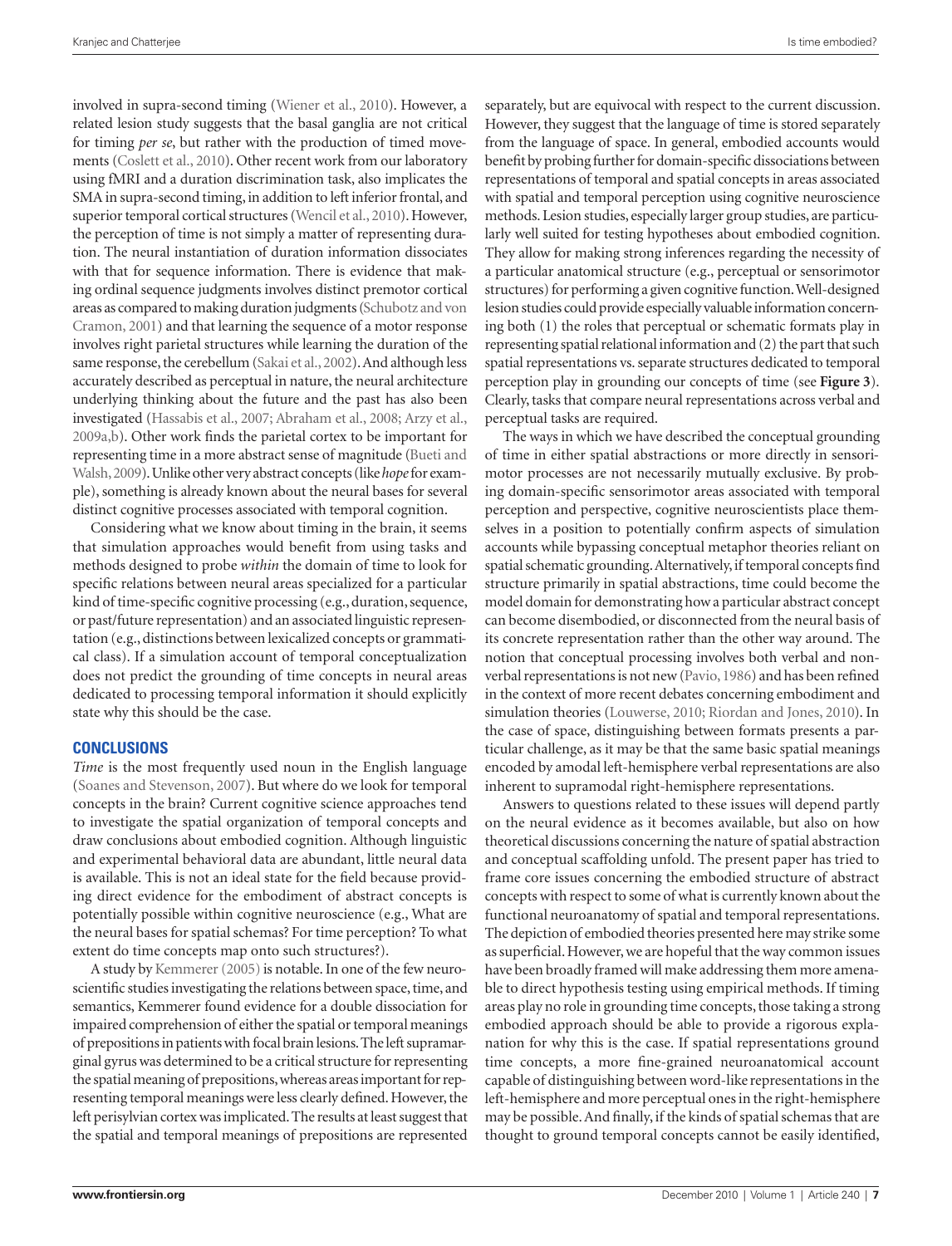described, or contrasted with other kinds of spatial representations (i.e., symbolic or perceptual), then the validity of this proposed intermediate representational construct may need to be reconsidered by those taking an empirical approach.

#### **REFERENCES**

- Abraham, A., Schubotz, R. I., and von Cramon, D. Y. (2008). Thinking about the future versus the past in personal and non-personal contexts. *Brain Res.*  1233, 106–119.
- Amorapanth, P., Widick, P., and Chatterjee, A. (2010). The neural basis for spatial relations. *J. Cogn. Neurosci.* 8, 1739–1753.
- Arévalo, A., Baldo, J., and Dronkers, N. (2010). What do brain lesions tell us about theories of embodied semantics and the human mirror neuron system? *Cortex.* doi: 10.1016/j. cortex.2010.06.001. [Epub ahead of print].
- Arzy, S., Bick, A., and Blanke, O. (2009a). Mental time in amnesia: evidence from bilateral medial temporal damage before and after recovery. *Cogn. Neuropsychol.* 26, 503–510.
- Arzy, S., Collette, S., Ionta, S., Fornari, E., and Blanke, O. (2009b). Subjective mental time: the functional architecture of projecting the self to past and future. *Eur. J. Neurosci.* 30, 2009–2017.
- Barsalou, L. W. (1999). Perceptual symbol systems. *Behav. Brain Sci.* 22, 577–660.
- Barsalou, L. W. (2003). Abstraction in perceptual symbol systems. *Phil. Trans. Roy. Soc. Lond. B Biol. Sci.* 358, 1177–1187.
- Bisiach, E. (1992). "Understanding consciousness," in *The Neuropsychology of Consciousness*, eds A. D. Milner and M. Rugg (London: Academic Press), 113–137.
- Bisiach, E. (1993). Mental representation in unilateral neglect and related disorders: the twentieth Bartlett Memorial lecture. *Q. J. Exp. Psychol.*  46A, 435–461.
- Bisiach, E., and Berti, A. (1990). "Waking images and neural activity," in *The Psychophysiology of Mental Imagery*, eds R. G. Kunzendorf and A. A. Sheikh (Amityville, NY: Baywood), 67–88.
- Boot, I., and Pecher, D. (2009). Similarity is closeness: metaphorical mapping in a conceptual task. *Q. J. Exp. Psychol. (Colchester)* 63, 942–954.
- Boroditsky, L. (2000). Metaphoric structuring: understanding time through spatial metaphors. *Cognition* 75, 1–28.
- Boroditsky, L. (2001). Does language shape thought? Mandarin and English speakers' conceptions of time. *Cogn. Psychol.* 43, 1–22.
- Boroditsky, L., and Ramscar, M. (2002). The roles of body and mind in abstract thought. *Psychol. Sci.* 13, 185–189.
- Buccino, G., Riggio, L., Melli, G., Binkofski, F., Gallese, V., and Rizzolatti, G. (2005). Listening to action-related sentences modulates the activity of the motor system: a combined TMS and behavioral study. *Cogn. Brain Res.* 24, 355–363.
- Bueti, D., and Walsh, V. (2009). The parietal cortex and the representation of time, space, number and other magnitudes. *Phil. Trans. Roy. Soc. B Biol. Sci.* 364, 1831–1840.
- Buhusi, C. V., and Meck, W. H. (2005). What makes us tick? Functional and neural mechanisms of interval timing. *Nat. Rev. Neurosci.* 6, 755–765.
- Casasanto, D. (2008). Similarity and proximity: when does close in space mean close in mind? *Mem. Cognit.* 36, 1047–1056.
- Casasanto, D. (2009). "When is a linguistic metaphor a conceptual metaphor?" in *New Directions in Cognitive Linguistics*, eds V. Evans and S. Pourcel (Amsterdam: John Benjamins), 127–145.
- Casasanto, D., and Boroditsky, L. (2008). Time in the mind: using space to think about time. *Cognition* 106, 579–593.
- Chatterjee, A. (2001). Language and space: some interactions. *Trends Cogn. Sci.*  5, 55–61.
- Chatterjee, A. (2008). The neural organization of spatial thought and language. *Semin. Speech Lang.* 29, 226–238.
- Chatterjee, A. (2010). Disembodying cognition. *Lang. Cogn.* 2, 79–116.
- Clark, H. (1973). "Space, time, semantics and the child," in *Cognitive Development and the Acquisition of Language*, ed. T. Moore (New York: Academic Press).
- Coslett, H. B., Wiener, M., and Chatterjee, A. (2010). Dissociable neural systems for timing: evidence from subjects with basal ganglia lesions. *PLoS ONE* 5, e10324. doi: 10.1371/journal. pone.0010324
- Damasio, H., Grabowski, T. J., Tranel, D., Ponto, L. L., Hichwa, R. D., and Damasio, A. R. (2001). Neural correlates of naming actions and of naming spatial relations. *Neuroimage* 13(Pt 1), 1053–1064.
- Dove, G. (2009). Beyond perceptual symbols: a call for representational pluralism. *Cognition* 110, 412–431.
- Emmorey, K., Damasio, H., McCullough, S., Grabowski, T., Ponto, L. L., Hichwa, R. D., and Bellugi, U. (2002). Neural

### **ACKNOWLEDGMENTS**

This work was supported by the National Institutes of Health [RO1 DC004817, RO1 DC008779] and the National Science Foundation [subcontract under SBE0541957].

systems underlying spatial language in American sign language. *Neuroimage*  17, 812–824.

- Evans, V. (2004). *The Structure of Time: Language, Meaning and Temporal Cognition*. Amsterdam: John Benjamins.
- Farah, M. J., Hammond, K. M., Levine, D. N., and Calvanio, R. (1988). Visual and spatial mental-imagery – dissociable systems of representation. *Cogn. Psychol.* 20, 439–462.
- Farah, M. J., Wong, A. B., Monheit, M. A., and Morrow, L. A. (1989). Parietal lobe mechanisms of spatial attention – modality-specific or supramodal. *Neuropsychologia* 27, 461–470.
- Frederici, A. (1981). Production and comprehension of prepositions in aphasia. *Neuropsychologia* 19, 191–199.
- Gentner, D. (2003). "Why we're so smart," in *Language in Mind*, eds D. Gentner and S. Goldin-Meadows (Cambridge, MA: The MIT Press), 195–235.
- Gentner, D., and Boroditsky, L. (2001). "Individuation, relativity and early word learning," in *Language Acquisition and Conceptual Development*, eds M. Bowerman and S. C. Levinson (England: Cambridge University Press), 215–256.
- Glenberg, A. M., and Kaschak, M. P. (2002). Grounding language in action. *Psychon. Bull. Rev.* 9, 558–565.
- Hampe, B. (2005). *From Perception to Meaning: Image Schemas in Cognitive Linguistics*, Vol. 29. Berlin: Mouton de Gruyter.
- Hasplemath, M. (1997). *From Space to Time: Temporal Adverbials in the World's Languages*. Munich: Lincom Europa.
- Hassabis, D., Kumaran, D., Vann, S. D., and Maguire, E. A. (2007). Patients with hippocampal amnesia cannot imagine new experiences. *Proc. Natl. Acad. Sci. U.S.A.* 104, 1726–1731.
- Jackendoff, R. (1990). *Semantic Structures*. Cambridge, MA: The MIT Press.
- Johnson, M. (1987). *The Body in Mind*. Chicago: Chicago University Press.
- Kemmerer, D. (2005). The spatial and temporal meanings of English prepositions can be independently impaired. *Neuropsychologia* 44, 1607–1621.
- Kemmerer, D., Castillo, J. G., Talavage, T., Patterson, S., and Wiley, C. (2008). Neuroanatomical distribution of five semantic components of verbs: evidence from fMRI. *Brain Lang.* 107, 16–43.
- Kemmerer, D., and Tranel, D. (2000). A double dissociation between linguistic and perceptual representations of spatial relationships. *Cogn. Neuropsychol.*  17, 393–414.
- Kosslyn, S. (1987). Seeing and imagining in the cerebral hemispheres: a computational analysis. *Psychol. Rev.* 94, 148–175.
- Kosslyn, S., Koenig, O., Barrett, C., Cave, C., Tang, J., and Gabrielli, J. (1989). Evidence for two types of spatial representations: hemispheric specialization for categorical and coordinate relations. *J. Exp. Psychol. Hum. Percept. Perform.* 15, 723–735.
- Kosslyn, S., Thompson, W., Gitelman, D., and Alpert, N. (1998). Neural systems that encode categorical versus coordinate spatial relations: PET investigations. *Psychobiology* 26, 333–347.
- Kranjec, A. (2006). Extending spatial frames of reference to temporal concepts. *Paper Presented at the Twenty-Eighth Annual Conference of the Cognitive Science Society*, Vancouver.
- Kranjec, A., Cardillo, E. R., Schmidt, G. L., and Chatterjee, A. (2010). Prescribed spatial prepositions influence how we think about time. *Cognition* 114, 111–116.
- Kranjec, A., and McDonough, L. (2011). The implicit and explicit embodiment of time. *J. Pragmat.* 43, 735–748. (Special Issue: The Language of Space and Time).
- Lakoff, G. (1987). *Women, Fire, and Dangerous Things*. Chicago: Chicago University Press.
- Lakoff, G., and Johnson, M. (1999). *Philosophy in the Flesh*. New York, NY: Basic Books.
- Landau, B., and Jackendoff, R. (1993). "What" and "where" in spatial language and spatial cognition. *Behav. Brain Sci.* 16, 217–265.
- Louwerse, M. (2010). Symbol interdependency in symbolic and embodied cognition. *Top. Cogn. Sci.* doi: 10.1111/j.1756-8765.2010.01106.x. [Epub ahead of print].
- Lupyan, G. (2008). The conceptual grouping effect: categories matter (and named categories matter more). *Cognition* 108, 566–577.
- Lupyan, G., Thompson-Schill, S. L., and Swingley, D. (2010). Conceptual penetration of visual processing. *Psychol. Sci.* 21, 682–691.
- Machery, E. (2009). *Doing without Concepts*. New York: Oxford University Press.